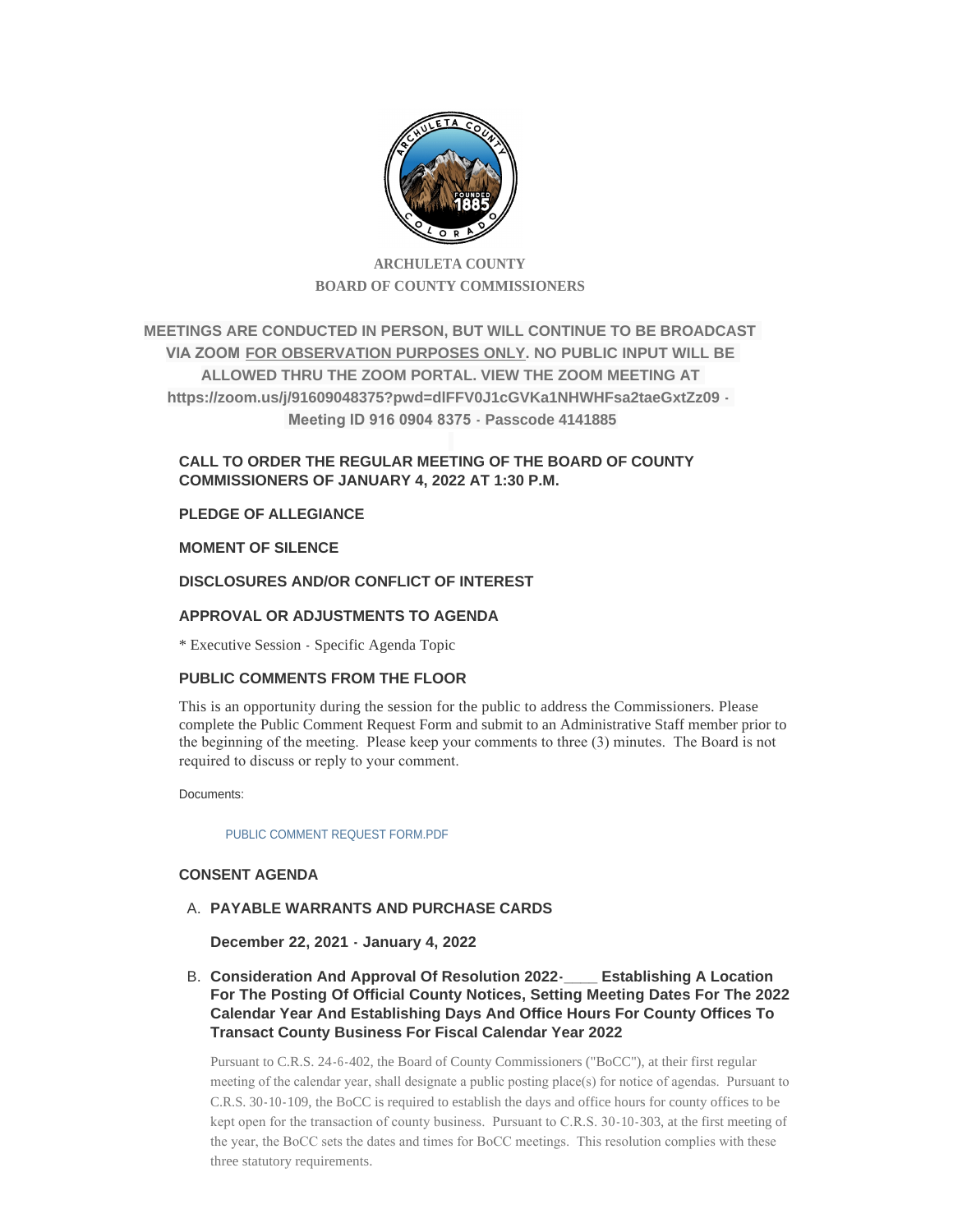#### Documents:

### RESOLUTION 2022- - - DESIGNATING MEETING DATES AND OFFICE HOURS.PDF

### **C.** Consideration Of The Appointment Of A Budget Officer For Fiscal Year 2022

Pursuant to C.R.S. 27-1-104, the governing body of each local government shall designate or appoint a person to prepare the annual budget for submittal to that governing body. The County Administrator/Manager has historically been designated as the Budget Officer for Archuleta County.

#### **To Consolidate 2 Lots Into 1 Lot In Ridgeview Subdivision, Owned By OGI Real Estate Holdings, LLC** D. Consideration Of Resolution 2022-

This request is to consider a Resolution authorizing the consolidation of Tract C RV and Tract C PORTION RV, in Ridgeview, to become Tract CX, owned by OGI Real Estate Holdings, LLC. This consolidation has been reviewed and is recommended for approval by the Development Services Director. The impact to the County budget includes fees paid per the County Fee Schedule, generally balanced by reduction in property taxes. Responsible Staff Member: Brandon Wolff, Planner.

Documents:

#### [OGI RESOLUTION.PDF](http://www.archuletacounty.org/AgendaCenter/ViewFile/Item/10081?fileID=7916)

### **Consideration Of Resolution 2022-\_\_\_\_\_ To Consolidate 2 Lots Into 1 Lot In Lake**  E. **Hatcher Park, Owned By Thomas E. And Judith T. Brennen**

This request is to consider a Resolution authorizing the consolidation of Lots 241 and 242, in Lake Hatcher Park, to become Lot 241X, owned by Thomas E. Brennen and Judith T. Brennen. This consolidation has been reviewed and is recommended for approval by the Development Services Director. The impact to the County budget includes fees paid per the County Fee Schedule, generally balanced by reduction in property taxes. Responsible Staff Member: Brandon Wolff, Planner.

Documents:

#### [BRENNEN RESOLUTION.PDF](http://www.archuletacounty.org/AgendaCenter/ViewFile/Item/10082?fileID=7917)

### **Consideration Of Resolution 2022-\_\_\_\_\_ To Un-Consolidate 1 Lot Into 2 Lots In**  F. **Block 5 Of Lake Pagosa Park, Owned By Gregory L. And Joni L. Landrum**

This request is to consider a Resolution authorizing the un -consolidation of Lot 22X, Block 5, in Lake Pagosa Park, to become Lots 22XA and 23A, owned by Gregory L and Joni L. Landrum. This un -consolidation has been reviewed and is recommended for approval by the Development Services Director. The impact to the County budget includes fees paid per the County Fee Schedule. Responsible Staff Member: Brandon Wolff, Planner.

Documents:

#### [LANDRUM RESOLUTION.PDF](http://www.archuletacounty.org/AgendaCenter/ViewFile/Item/10083?fileID=7918)

### **OLD BUSINESS**

### **Consideration And Approval Of Animal Shelter Management And Services**  A. **Agreement With Humane Society Of Pagosa Springs**

On December 7, 2021, the BoCC approved an Animal Shelter Management and Services Agreement with the Humane Society of Pagosa Springs, but did not approve the annual fee increase proposed in that Agreement. The Humane Society has now provided a revised Agreement which increases the annual fee from \$50,000 to \$57,500 in 2022, and compounded by 15% each year through 2026. This agenda item is for the BoCC to reconsider the originally proposed Agreement with an annual fee of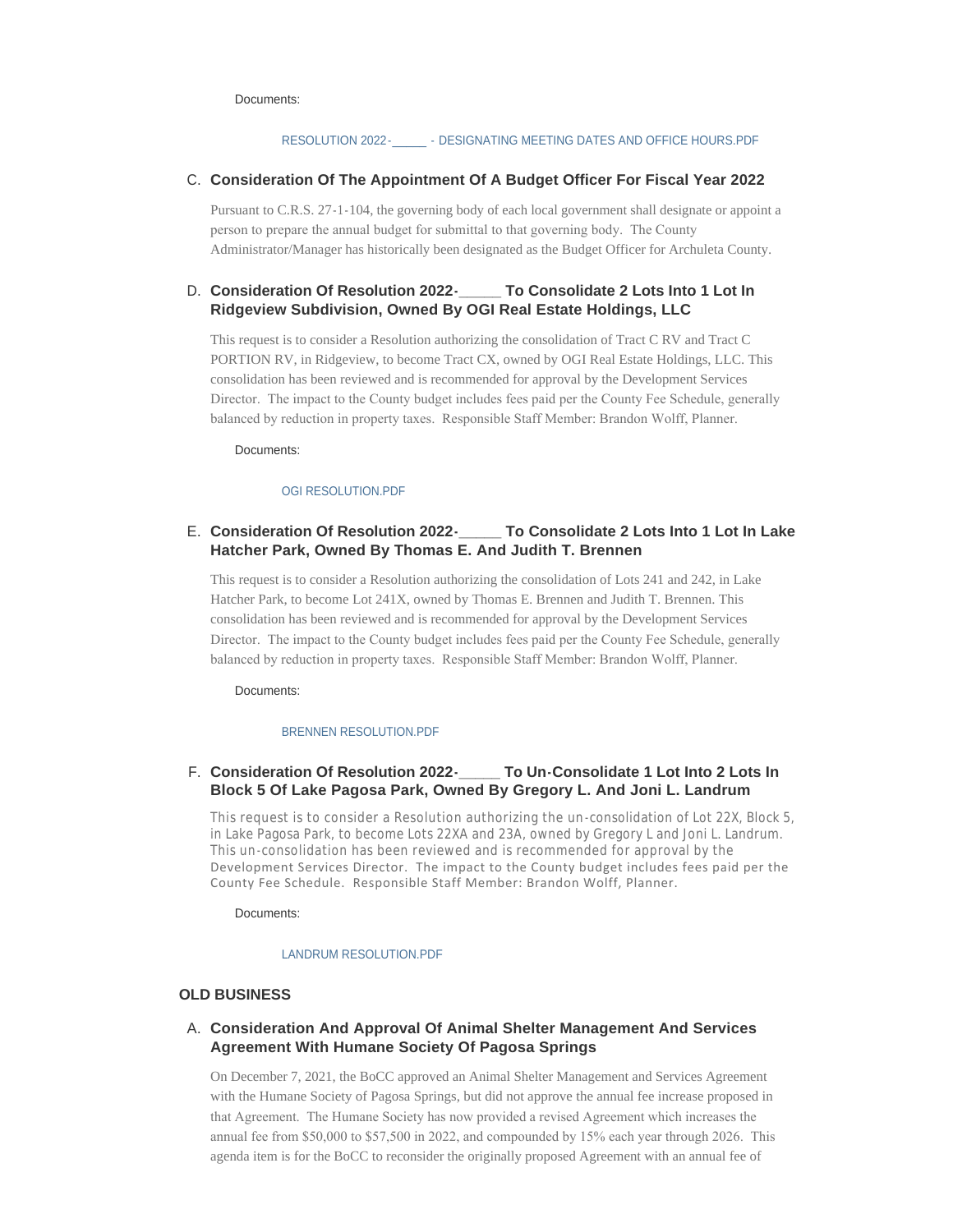\$62,500 or to accept the five-year proposal.

| Presentor         | Derek Woodman         |
|-------------------|-----------------------|
| Presentor's Title | <b>County Manager</b> |

Documents:

[FIVE YEAR ANIMAL SERVICES AGREEMENT.PDF](http://www.archuletacounty.org/AgendaCenter/ViewFile/Item/10086?fileID=7924) [2022 PROPOSED ANIMAL SERVICES AGREEMENT.PDF](http://www.archuletacounty.org/AgendaCenter/ViewFile/Item/10086?fileID=7923)

### **NEW BUSINESS**

## **Consideration And Award Of Low-Voltage Wiring And Associated Services For**  A. **DHS Building**

An RFP for the low-voltage wiring and other services for the new DHS building was advertised in the newspaper and on the county website. One bid was received and staff recommends awarding this contract to Axxis Audio for a cost not to exceed \$66,575 (sales tax should be removed from the proposals).

| Presentor         | Derek Woodman                |
|-------------------|------------------------------|
| Presentor's Title | County Administrator/Manager |

Documents:

### [AXXIS AUDIO LOW VOLTAGE WIRING AND ASSOCIATED SERVICES .PDF](http://www.archuletacounty.org/AgendaCenter/ViewFile/Item/10103?fileID=7931)

### **Consideration Of A Special Events Use Park Permit For Pagosa Nordic Club** B.

This is an application for a Special Use Park Permit for Pagosa Nordic Club's use of Cloman Park for events on January 8th, 9th, 14th and 22nd and February 5th and 11th (each for 3-4 hours). The Pagosa Nordic Club is requesting a waiver of the permit fees (approximately \$100-\$125 each day) since they provide free community cross-country ski trails at Cloman Park.

| Presentor         | Jamie Jones              |
|-------------------|--------------------------|
| Presentor's Title | Administrative Assistant |

Documents:

#### [PAGOSA NORDIC CLUB.PDF](http://www.archuletacounty.org/AgendaCenter/ViewFile/Item/10085?fileID=7921)

### **C.** Consideration And Approval Of Intergovernmental Agreement Of Participating **Local Governments**

This Intergovernmental Agreement between Archuleta County, Dolores County, La Plata County, Montezuma County and San Juan County provides the manner in which Opioid Funds shall be divided and distributed within Region 17, as defined in the Colorado Opioids Summary Memorandum of Understanding.

| Presentor         | <b>Todd Weaver</b>     |
|-------------------|------------------------|
| Presentor's Title | <b>County Attorney</b> |

Documents: